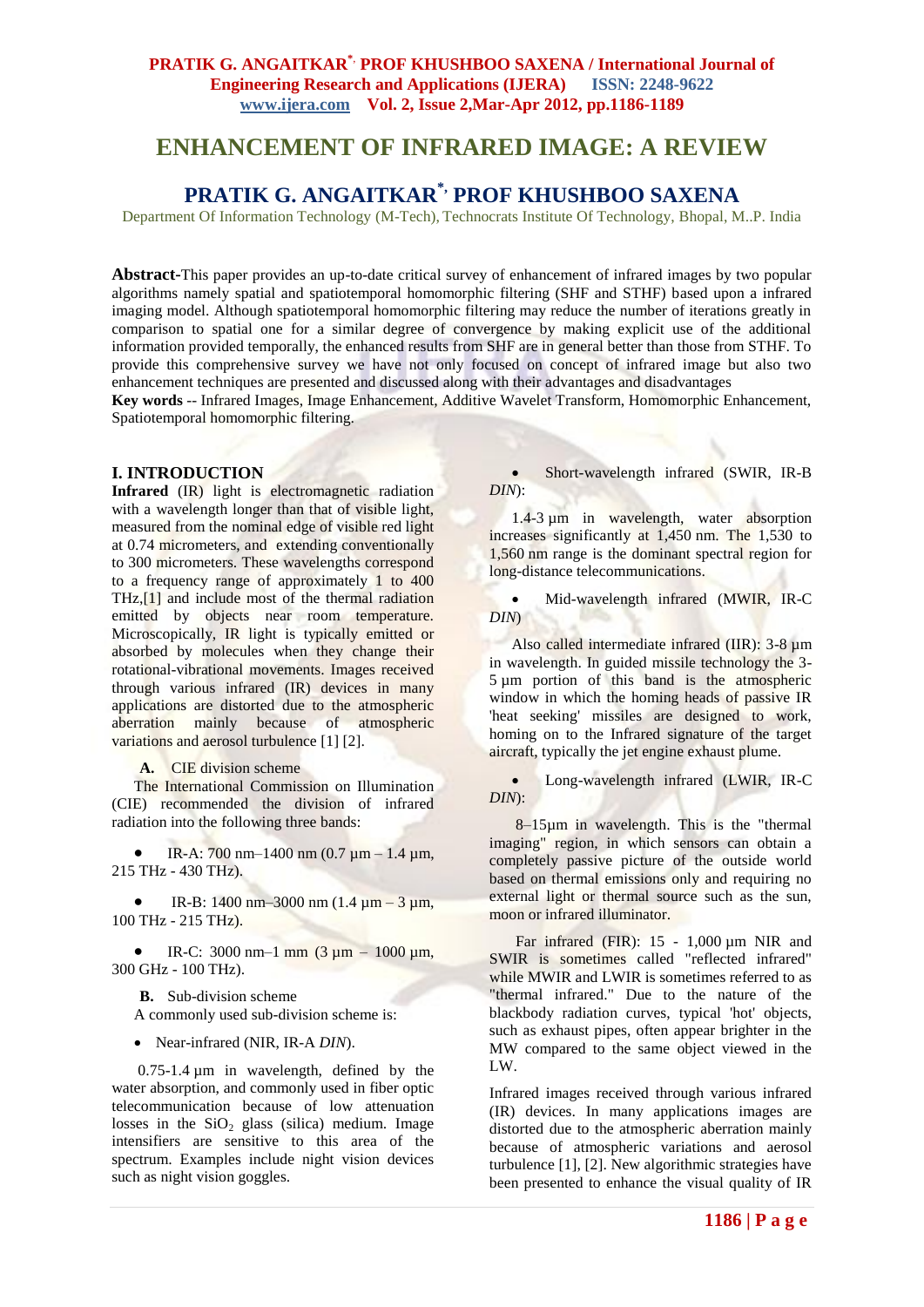images. The idea is to model the IR image pixels as an input output system with IR image as the input and a "similar" optical image as the output.

The additive wavelet transform is the technique for enhancing the image and getting more information due to applying this technique. First decomposes an image into subbands using the "a' trous" filtering approach [6–8] in several consecutive stages. The low pass filter used in this process has the following mask for all stages [8].

$$
H = \frac{1}{256} \begin{pmatrix} 1 & 4 & 6 & 4 & 1 \\ 4 & 16 & 24 & 16 & 4 \\ 6 & 24 & 36 & 24 & 6 \\ 4 & 16 & 24 & 16 & 4 \\ 1 & 4 & 6 & 4 & 1 \end{pmatrix}
$$

Each difference between filter outputs of two consecutive stages is a subband of the original image. We can use these subbands for further processing using homomorphic enhancement Technique. An image can be used represented as a product of tow components as in the following equation [9]:

f (n1, n2) = i (n1, n2) r (n1, n2),.........(1)

where,  $f(n1, n2)$  is the obtained image pixel value, i(n1, n2) is the light illumination incident on the object to be imaged and  $r(n1, n2)$  is the reflectance of that object. It is known that illumination is approximately constant since the light falling on all objects is approximately the same. The only change between object images is in the reflectance component. If we apply a logarithmic process on Eq. (1), we can change the multiplication process into an addition process as follows:

 $log(f (n1, n2)) = log (i ((n1, n2)) + log (r$  $(n1,n2))$ ………(2)

The first term in the above equation has small variations but the second term has large variations as it corresponds to the reflectivity of the object to imaged. By attenuating the first the higher frequency subbands. The homomorphic enhancement algorithm uses for transforming these details to illumination and reflectance components. Then the reflectance components will be amplified showing the detail and clearly. Finally a wavelet reconstruction process is performed to get more informative, enhanced infrared image based on characteristics such as scale, shape, texture, pixel value dynamic range, pixel value statistical distribution, spatial frequency, brightness, and contrast differences.

The enhancement of infrared images is slightly different from traditional image enhancement in

dealing with the large black areas and the small details. So suggested approach aims at separating the details in different subbands and processing each subband, separately. We have found that the additive wavelet transform is a powerful tool in image decomposition. If the infrared image is decomposed using the additive wavelet transform, the details can be separated into the higher frequency subbands. Due use the homomorphic enhancement algorithm for transforming these details to illumination and reflectance components.







**Fig. 2**. Wavelet reconstruction.

The reflectance components are amplified showing the details and clearly. Finally a wavelet reconstruction process is performed to get an enhanced infrared image with much more details.

## **II. LITERATURE REVIEW**

The two algorithms called spatial and spatiotemporal homomorphic Filtering i.e. SHF and STHF were designed. The second one makes explicit use of the temporal information provided by the image sequence so that an enhancement faster than that obtained by utilizing the spatial homomorphic Filtering was obtained. STHF will spend much lower iterations and much fewer time to obtain a resulting images for a similar degree of convergences the enhance images are in general not as good as those from SHF.

Dim target detection is particularly challenging because standard techniques such as spatial, thresholding, and edge detection can fail due to the lack of contrast between target and background. To detect targets in clutter, there must be a set of characteristics that can be exploited to separate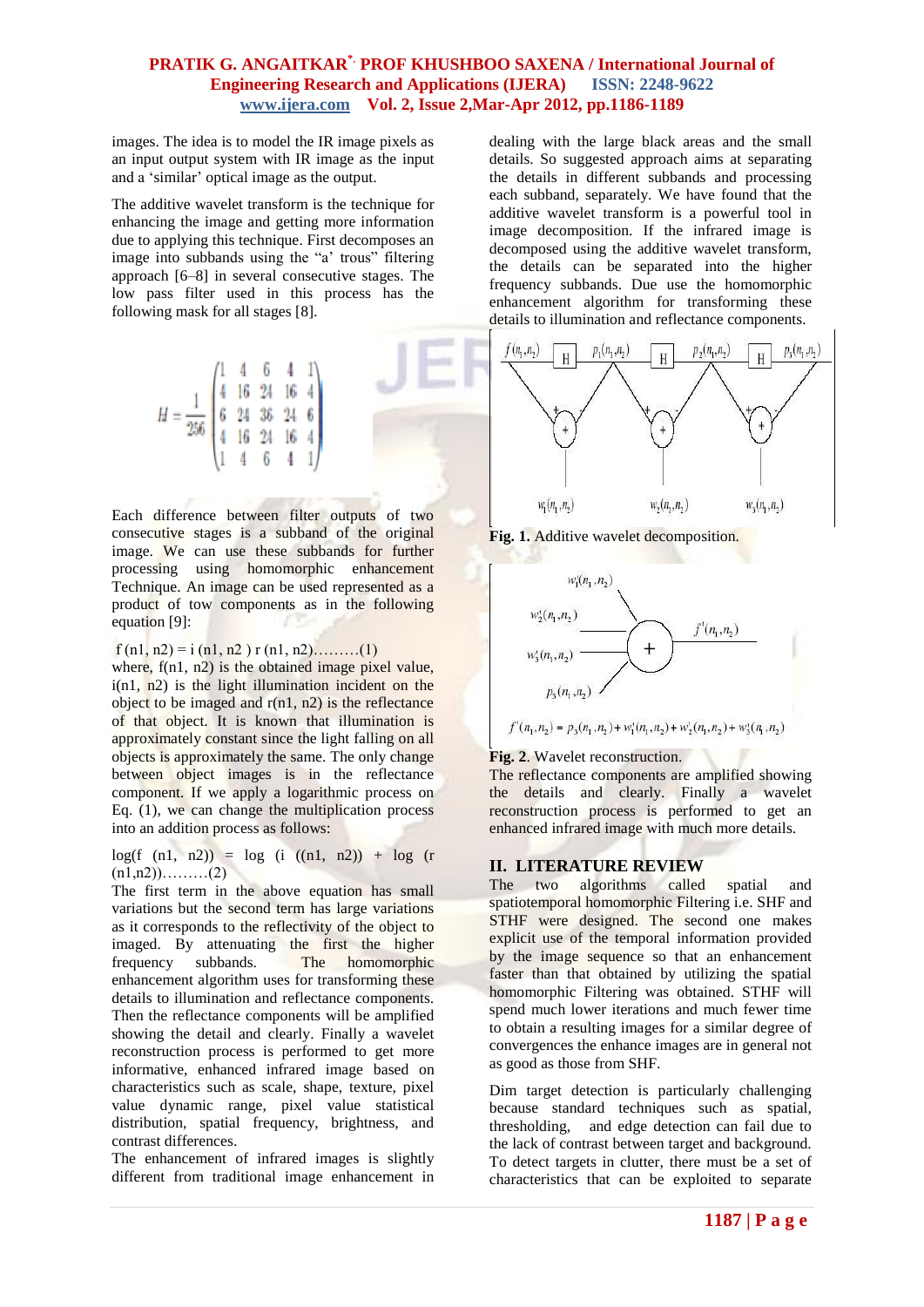targets from clutter. Separation can be based on characteristics such as scale, shape, texture, pixel value dynamic range, pixel value statistical distribution, spatial frequency, brightness, and contrast differences.

Qi, H. and J. F. Head [1] suggested that Wavelets have demonstrated some effectiveness for target detection. Traditionally, there are four primary applications of wavelet-based methods to target detection: These are as Follows:

- Wavelets as edge detectors.
- Using wavelets to separate targets from clutter based on scale differences.
- Using wavelets as approximate matched filters.
- Capturing target dynamic range differences using wavelet filters.

Using wavelets as edge detectors assumes that target edges differ in some way from clutter edges. For example, edges from natural clutter may be more diffuse whereas edges from man-made objects such as vehicles may be harder, sharper, and more distinct. Kuruganti, P. T and H. Qi [2] and Scales, N., C. Herry, and M. Frize [3] stated as edge detectors, wavelets may be designed to capture these edge differences. Zhang, C. J., F. Yang [4] stated that targets may also differ from clutter by characteristic scales. For scale separation, a priori knowledge of target or clutter characteristic scales may be exploited. Wavelet coefficients containing significant energy at clutter scales (or non-target scales) may be filtered out.

Andreone, L., P. C. Antonello and M. Bertozzi [5] stated that wavelets can be also designed to function as approximate matched filters. For such usage, wavelet filters are designed to produce a large response when matched against a target region. Lastly, the low and high pass filters from the wavelet decomposition can be used to detect target regions of low or high pixel value dynamic range. Dim targets occur in low dynamic range regions; regions of high dynamic range can be rejected.

Image enhancement is a very popular field in image processing. Enhancement aims at improving the visual quality of an image by reinforcing edges and smoothing flat areas. Several researchers have evaded this field using different approaches such as simple filtering, adaptive filtering, wavelet denoising, homomorphic enhancement etc. All these approaches concentrate on reinforcing the details of the image to be enhanced.

Infrared image processing is a new field emerging for the evolution of night vision cameras. It also

has applications in thermal medical imaging. This evolution of night vision cameras has encouraged the research in infrared image enhancement for information extraction from these images. These images have a special nature of large black areas and small details due to the absence of the appropriate amount of light required for imaging. So, the main objective is to reinforce the details to get as more image information as possible.

#### **III. COMPARISION OF SHF, STHF And ADDITIVE WAVELATE TRANSFORM**

#### **A. Spatial homomorphic Filtering(SHF)**

- **IT Requires more iteration i.e. more time**
- Enhance image quality is not much good.
- SHF is not uses the temporal information.
- **B. Spatiotemporal homomorphic Filtering (STHF)**
- **IT** requires lower iteration i.e. less time as compare to SHF.
- Enhance Image quality is much good as compare to SHF.
- STHF is use the temporal information provided by the image.
- **C. Additive Wavelet Transform**
- Very few Iteration as compare to SHF & STHF.
- This technique is very fast as compare to SHF & STHF.

## **IV. DRAWBACKS OF IR-IMAGES**

- Wave length of Infrared Image is Low.
- Infrared enabled devices are not cost efficient.

## **V. APPLICATIONS**

#### **Night Vision Images**

Infrared is used in night vision equipment when there is insufficient visible light to see. Night vision devices operate through a process involving the conversion of ambient light photons into electrons which are then amplified by a chemical and electrical process and then converted back into visible light. Infrared light sources can be used to augment the available ambient light for conversion by night vision devices, increasing in-the-dark visibility without actually using a visible light source.

#### **Heating**

Infrared heating is also becoming more popular in industrial manufacturing processes, e.g. curing of coatings, forming of plastics, annealing, plastic welding, print drying. In these applications, infrared heaters replace convection ovens and contact heating.

#### **Communications**

IR data transmission is also employed in shortrange communication among computer peripherals